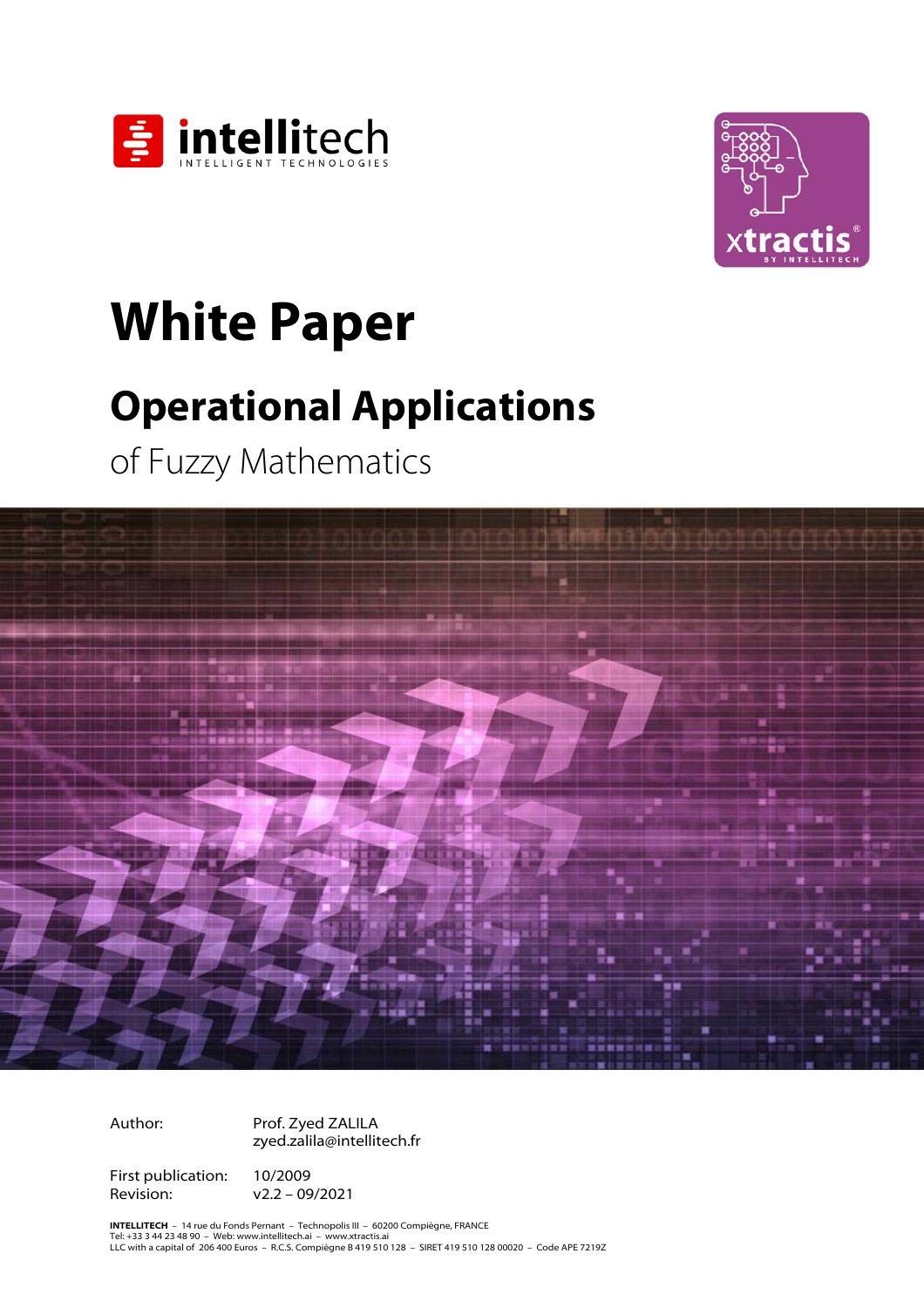



# **Warning**

The entirety of this document is protected by copyright. All rights are reserved, including reproduction and distribution.

Any quote from any part of the document must include the following reference:

**Zalila, Z.** (2009-2021) Operational Applications of Fuzzy Mathematics, White Paper, v2.2, **intelli**tech, Compiègne, France, September 2021, 11 p.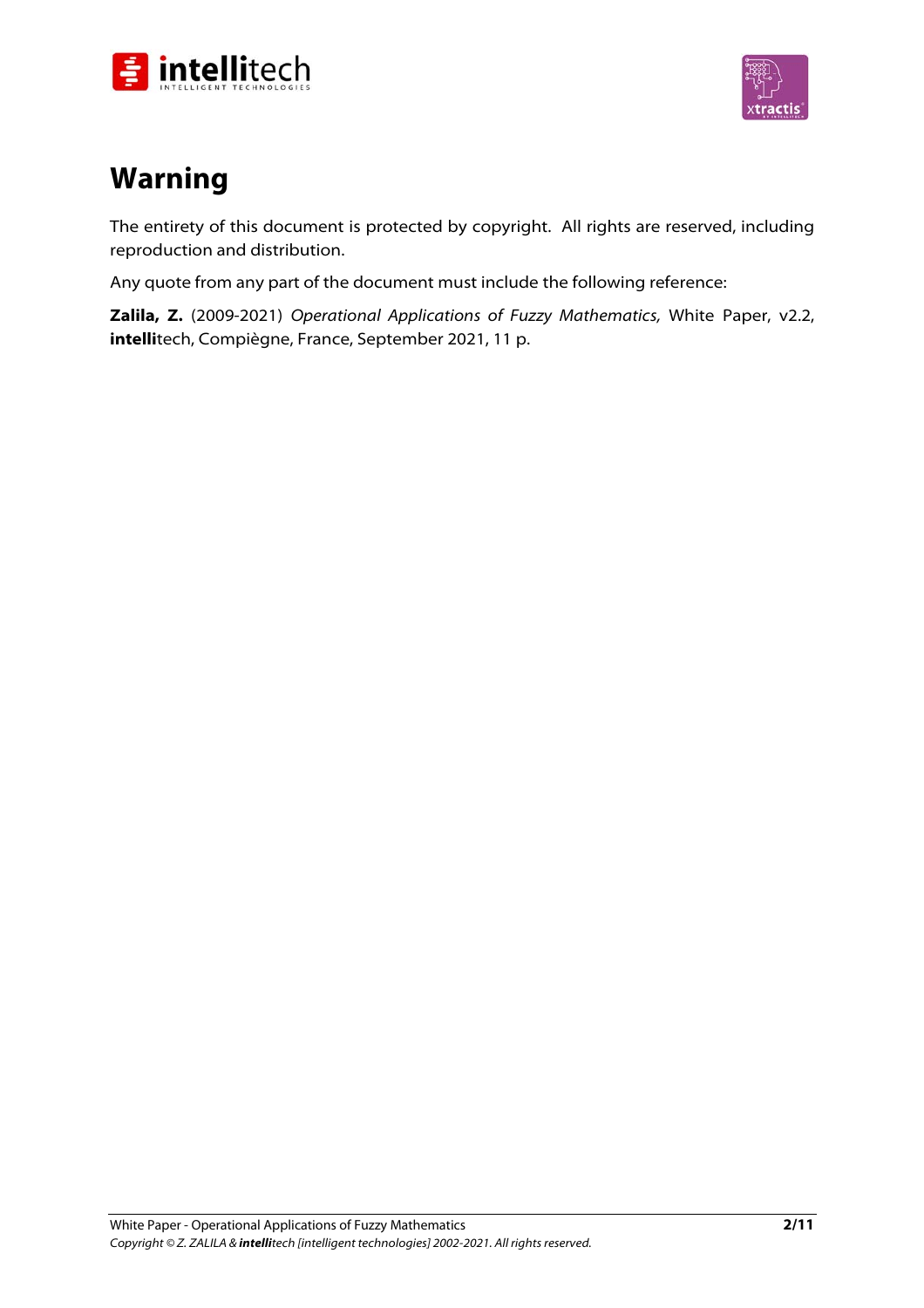



| 1.  | <b>AUTOMOTIVE INDUSTRY</b>                              | 4              |
|-----|---------------------------------------------------------|----------------|
| 2.  | <b>AEROSPACE</b>                                        | 4              |
| 3.  | <b>RAILWAY</b>                                          | 5              |
| 4.  | <b>MARITIME</b>                                         | 5              |
| 5.  | <b>COMPUTER / VIDEO GAMES</b>                           | 5              |
| 6.  | <b>HOME APPLIANCES</b>                                  | 5              |
| 7.  | <b>HOME AUTOMATION / BUILDING</b>                       | 6              |
| 8.  | <b>AUDIO / PHOTO / VIDEO</b>                            | 6              |
| 9.  | <b>HEALTH</b>                                           | 6              |
| 10. | <b>ROBOTICS</b>                                         | $\overline{7}$ |
| 11. | <b>INDUSTRY</b>                                         | 8              |
| 12. | <b>MARKETING</b>                                        | 8              |
| 13. | <b>MANAGEMENT / CRM</b>                                 | 9              |
|     | 14. ECONOMY / FINANCE                                   | 9              |
| 15. | DEFENSE / SECURITY / MALICIOUS BEHAVIOR / CYBERSECURITY | 9              |
| 16. | <b>GEOMATICS</b>                                        | 9              |
| 17. | <b>STRUCTURE</b>                                        | 10             |
| 18. | <b>ENVIRONMENT / NATURAL SCIENCES</b>                   | 10             |
| 19. | <b>OPERATIONAL RESEARCH</b>                             | 10             |
| 20. | <b>MISCELLANEOUS</b>                                    | 11             |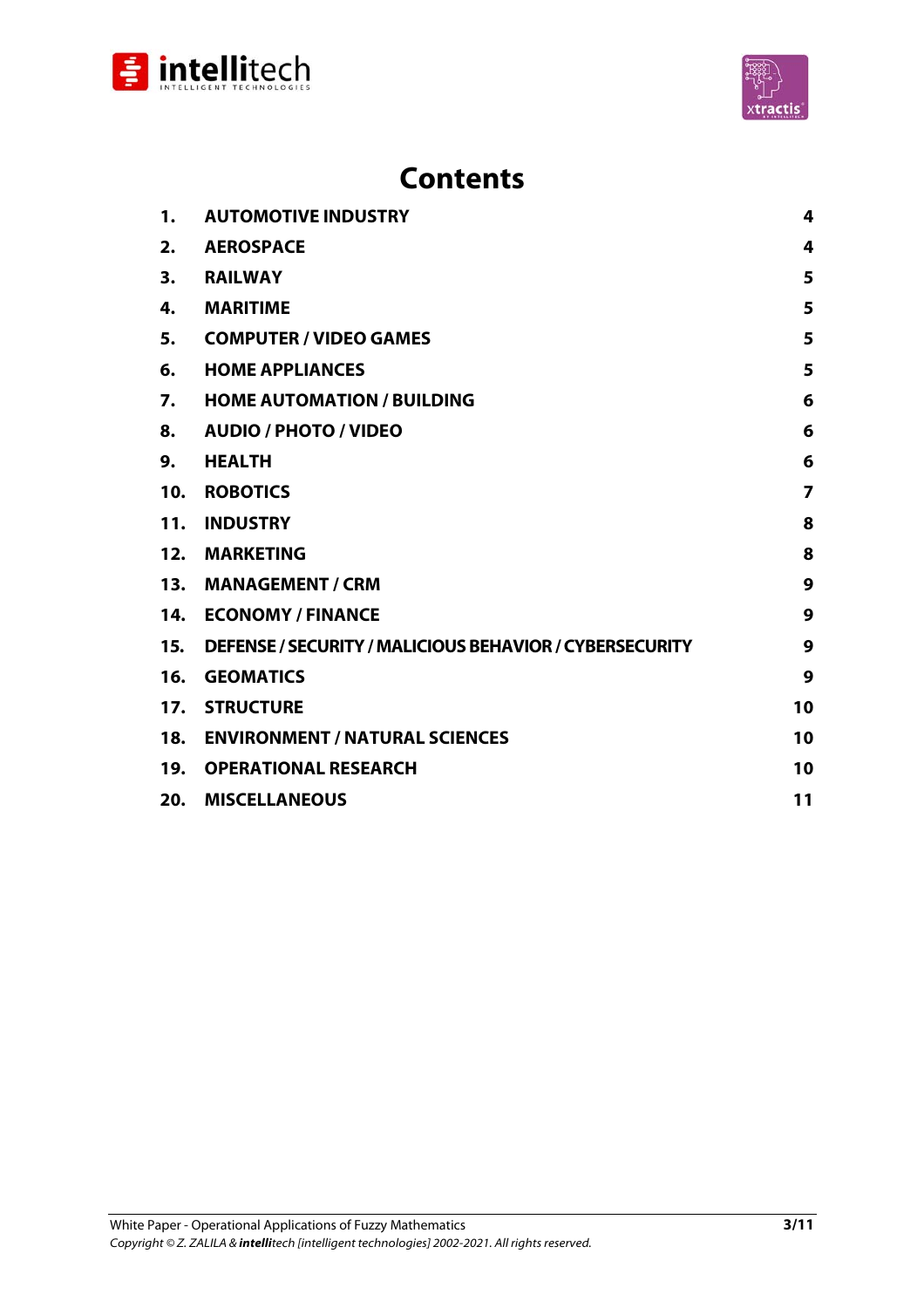



This document lists several examples of operational applications of Fuzzy Mathematics at the global level. Some were achieved thanks to the xtractis® Trustworthy Al.

### 1. **AUTOMOTIVE INDUSTRY**

- **1. AUTOMOTIVE INDUSTRY** AND **ABS** wheel anti-lock system during emergency braking
	- Automatic gearbox, adaptive to the driver's driving style and to the driving environment (slope, descent, turn, emergency situation). Invention by Z. Zalila & al marketed by Renault
	- Emergency braking assistance, adaptive to the driver's braking style. Invention by Z. Zalila & al marketed by Renault
	- Automatic guidance of a bus, using a ground marking; Diagnosis of the driver's wish to take back control; Automatic docking of the bus on a raised platform so that passengers enter the bus on the same level as in a metro train. Invention by Z. Zalila & al marketed by Renault Vehicules Industriels, then by Irisbus.
	- Control of the speed of a vehicle and the safety distance from the front vehicle with automatic braking (on motorways and in traffic jams): it is no longer necessary to accelerate or brake. Invention of Z. Zalila
	- Automatic steering of a vehicle: it is no longer necessary to control the steering wheel. Invention of Z. Zalila & al
	- Xpark!® Automatic Parking, operational in the most demanding road situations. Invention of Z. Zalila and **intelli**tech
	- Intelligent traffic management: lighting of traffic lights taking into account the flow of vehicles and the priority of traffic lanes
	- Assessment of car driving risks (hypovigilance, dangerousness), through the use of xtractis®
	- Assessment of customers' liking for automotive materials, through the use of xtractis<sup>®</sup>
	- Expert sensory evaluation of automotive materials, through the use of xtractis®
	- Automatic lateral and longitudinal control of a vehicle on a car loop, through the use of xtractis<sup>®</sup>
	- Prediction of gas consumption on open roads, through the use of xtractis®
	- Prediction of engine tests (consumption, pollutant emission...), through the use of xtractis<sup>®</sup>

# **AEROSPACE**  $2.$

- **2. AEROSPACE**  Diagnosis of cracks in the wing of a fighter aircraft
	- Automatic docking of the space shuttle on the international space station
	- Automatic detection of crop types in satellite images, through the use of xtractis<sup>®</sup>
	- Automatic detection of object classes in satellite images, through the use of xtractis<sup>®</sup>
	- Quality control of integrated circuits for satellites, through the use of xtractis<sup>®</sup>
	- Prediction of the noise level on an aircraft wing, through the use of xtractis<sup>®</sup>
	- Predictive maintenance of aircraft turbines, through the use of xtractis<sup>®</sup>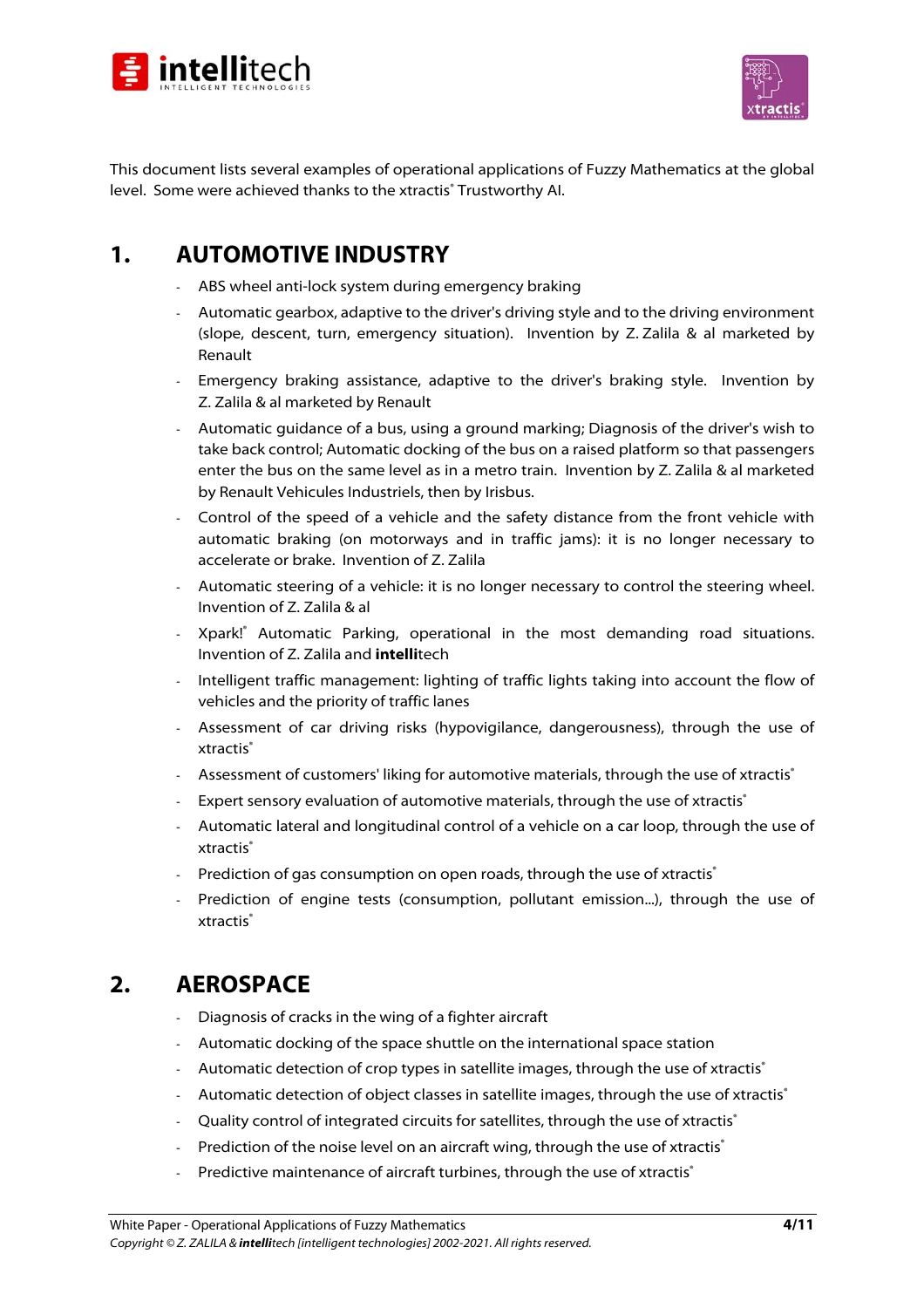



- Automatic piloting of a fighter aircraft (on a simulator), developed by the University of Cincinnati and its spin-off Psybernetix, with the support of the US Air Force Research Laboratory.

- **3. RAILWAY**  Sendai automatic metro (since 1987 in Japan). The driving is very soft without any jerk (a milk bowl placed in the train does not overflow during the whole trip); economy and extreme accuracy of stops on the docks.
	- Diagnosis of cracks in the composite structure of the trains and high speed trains by acoustic analysis, through the use of xtractis®

### 4. **MARITIME**

- **4. MARITIME**  Automatic harbor crane for containers unloading: the fuzzy system counters the dangerous pendulum effect induced by bad weather (wind gusts in ports)
	- Predictive Maintenance of frigate turbines, through the use of xtractis<sup>®</sup>
	- Prediction of the congestion of secure communication networks between military naval units, through the use of xtractis®

### **COMPUTER / VIDEO GAMES** 5.

- **5.**<br>**5.** Automatic setting of a microprocessor clock frequency
	- Characters' intelligence in a video game: the human player interacts with virtual characters (3D synthetic images) having an intelligent behavior. The "Lord of the Rings" battle scenes used such a fuzzy-based artificial intelligence engine to control the behavior of hundreds of thousands of virtual actors (Orcs,...).
	- Characters' intelligence in combat simulators used by armies (Serious Games)
	- Virtual poker player
	- Automatic recognition of handwritten characters for smartphones
	- Detection of faults in critical software, through the use of xtractis®

### **HOME APPLIANCES** 6.

- **6. Home APPLIANCES** *Most washing machines with automated settings (amount of powder, amount of water, amount of water, amount of water, amount of water,*  $\frac{1}{1000}$ speed and movement of the drum, stirring frequency, washing temperature and time, rinsing time, spin time) having at least the rating "A+" in energy savings: the fuzzy system computes the optimal settings according to the sensors data, to the laundry mass, its soiling degree, the water hardness, the delicacy of the clothes…
	- Most tumble dryers with automated settings having at least an "A+" energy saving rating
	- Most dishwashers with automated settings (amount of cleaning product and rinsing salts, washing time) having at least an "A+" energy saving rating: the fuzzy system computes the optimal settings based on the sensors data, the water lime content and the soiling degree of the dishes.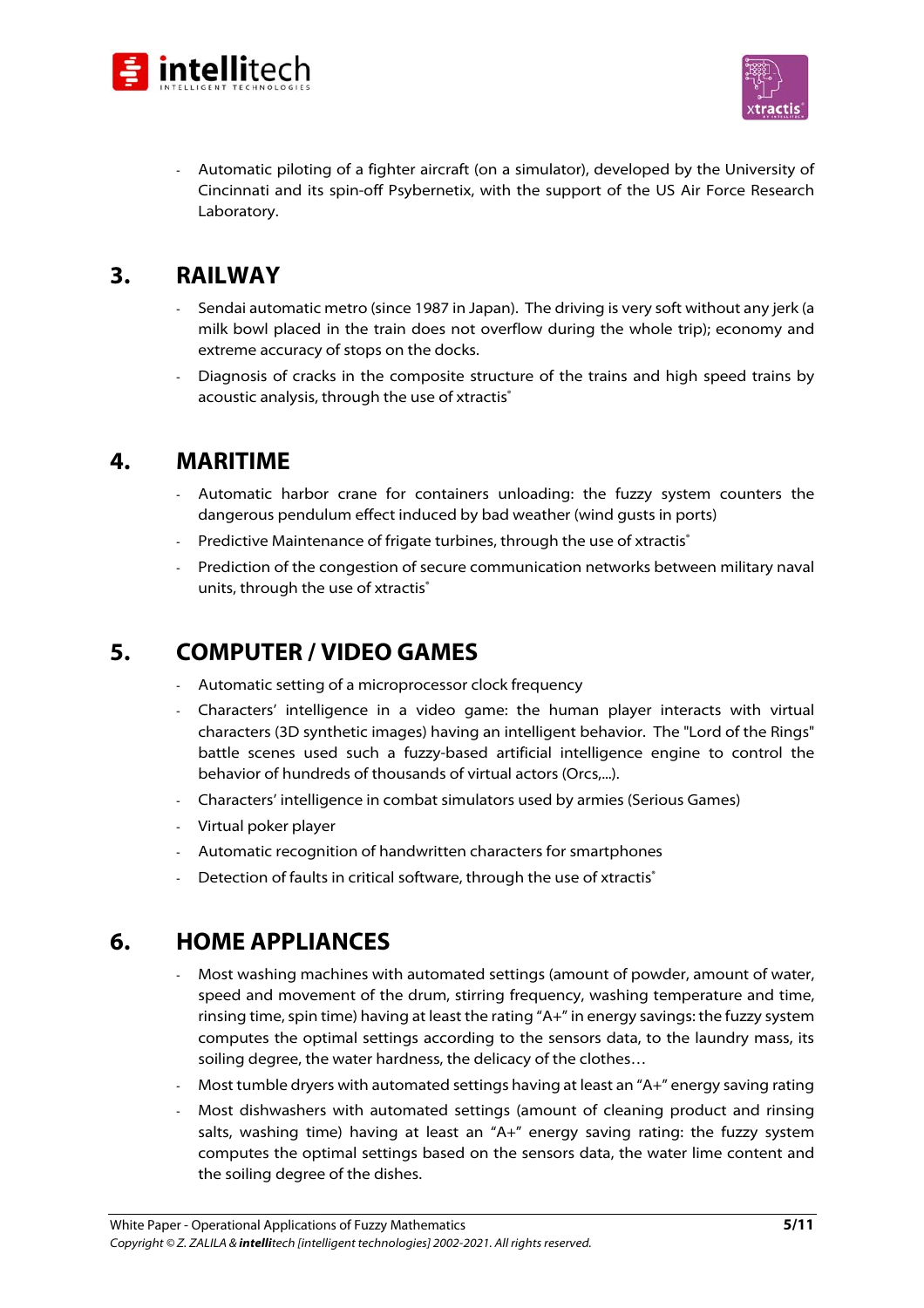



- Microwave oven with automated settings (operating time, power level) according to the food temperature and mass, the air humidity in the appliance, etc.
- Rice cooker with automated settings
- Extractor hood with automated settings: automatically sets the optimum motor rotation speed and the air extraction time, depending on the humidity level of the air drawn in and on the ambient temperature; hence less noise and more energy savings.
- Autonomous vacuum cleaner (obstacle avoidance, return to the charging station) adjusting the suction power according to the floor type (carpet, hard floor, parquet) and its soiling degree.

# $\overline{7}$ . **HOME AUTOMATION / BUILDING**

- **7. Tatami temperature control**<br> **FORE 2.1** 
	- Air conditioning control in buildings (hot / cold): energy savings and better thermal comfort
	- Air conditioning control in tunnels
	- Intelligent fire detector to avoid false alarms
	- Automatic temperature control of a shower / bath
	- Water quality analysis

### **AUDIO / PHOTO / VIDEO** 8.

- **8. AUDIO / PHOTO** *F*<br>**8.** Image stabilizer in camcorders, in smartphone cameras
	- Automatic settings of cameras
	- Quality of color printed images
	- Software for recognition of radio broadcasted music, to help collect copyrights
	- Detection of objects in images / videos, through the use of xtractis

### 9. **HEALTH**

- **9. HEALTH**  Most blood pressure monitors
	- Artificial respirator with adaptive pressure control for sleep apnea
	- Automatic insulin dosage for diabetics
	- Automatic dosage of anesthetic during surgery
	- Diagnosis of an individual's health condition: integrated into the toilet, the system analyzes feces and urine.
	- Diagnosis of thyroid cancer (ultrasound scan)
	- Early diagnosis of geriatric diseases
	- Diagnosis of breast cancer from the analysis of breast cells images (virtual pathologist), through the use of xtractis<sup>®</sup>
	- Early diagnosis of breast cancer from the analysis of gene expression intensity, through the use of xtractis<sup>®</sup>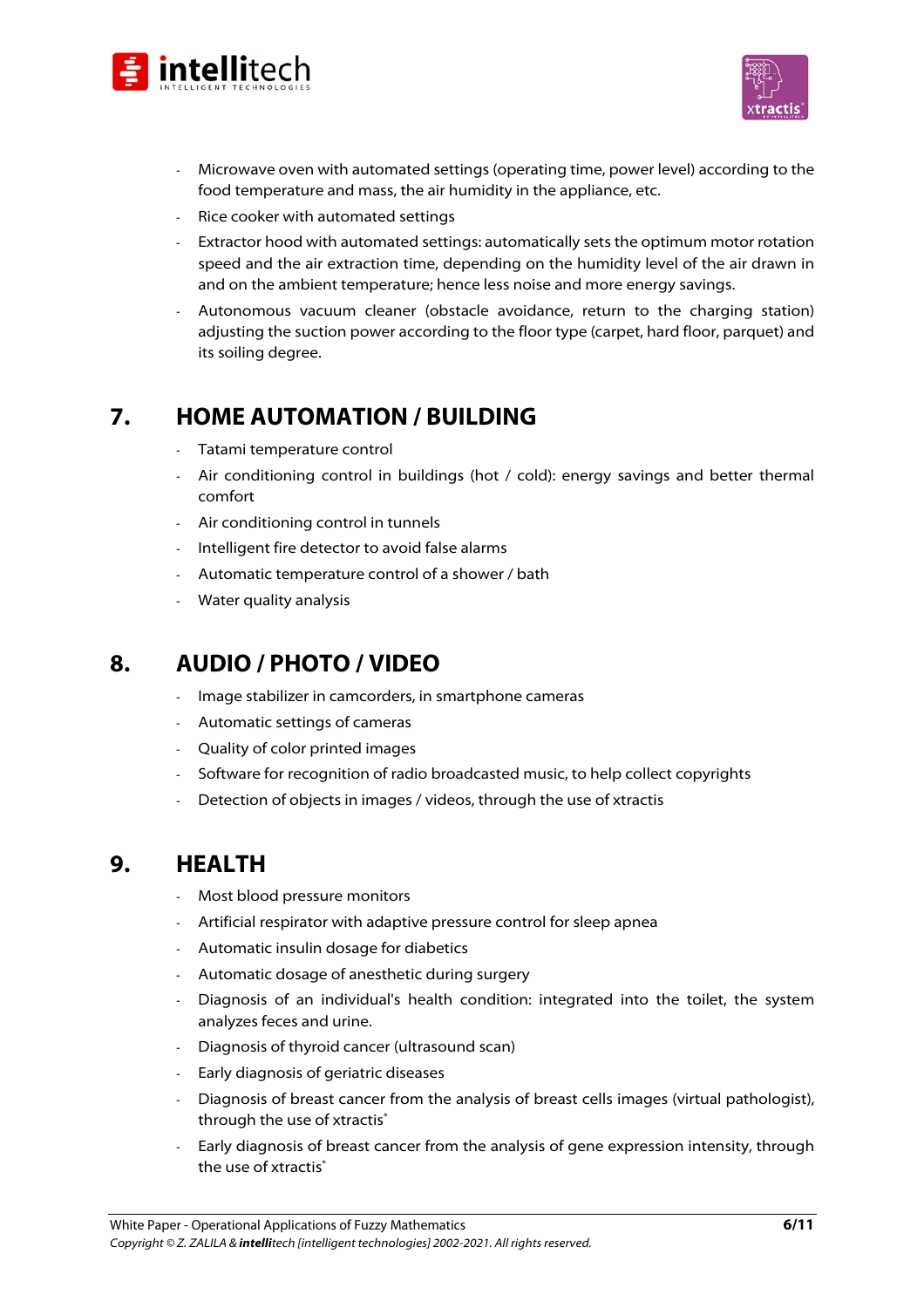



- Early diagnosis of colon cancer from the analysis of gene expression intensity, through the use of xtractis®
- Early diagnosis of ovarian cancer from spectral analysis of ovarian serum, through the use of xtractis®
- Diagnosis of prostate cancer from the analysis of gene expression intensity, through the use of xtractis®
- Diagnosis of the Parkinson's disease progression from voice analysis, through the use of xtractis<sup>®</sup>
- Diagnosis of chemotherapy receptivity, through the use of xtractis®: prediction of long survival in patients with metastasized lung cancer; lifespan estimation
- Homology of protein sequences, through the use of xtractis<sup>\*</sup>. Application to the detection of mutant viruses
- Early diagnosis of cardiovascular dysfunctions of astronauts on long-term missions (orthostatic tolerance), through the use of xtractis®
- Prediction of the opening of a general medicine practice place after medical residency, through the use of xtractis<sup>®</sup>
- Prediction of postoperative thoracic complications, through the use of xtractis<sup>®</sup>
- Drug Discovery, through the use of xtractis<sup>®</sup>:
	- Assessment of a molecule / formulation toxicity risk in the treatment of a pathology
	- **Prediction of the therapeutic efficiency of a molecule / formulation in the** treatment of a pathology, in the eradication of germs
	- Discovery of optimal molecular profiles / optimal formulations

### $10.$ **ROBOTICS**

- 10.<br>**10. Obstacle avoidance and guidance systems for autonomous robots that have explored** Martian soil since 1997
	- Sony's Aibo robot dog: adapts to the behavior of its owners and eventually develops its own behavior
	- Helicopter drone with civilian applications (surveillance of crowds, construction sites, forests, engineering structures, etc.) or military (surveillance of enemy units, borders; troop transportation, wounded soldiers).
	- Diagnosis of robot mission failures, through the use of xtractis<sup>®</sup>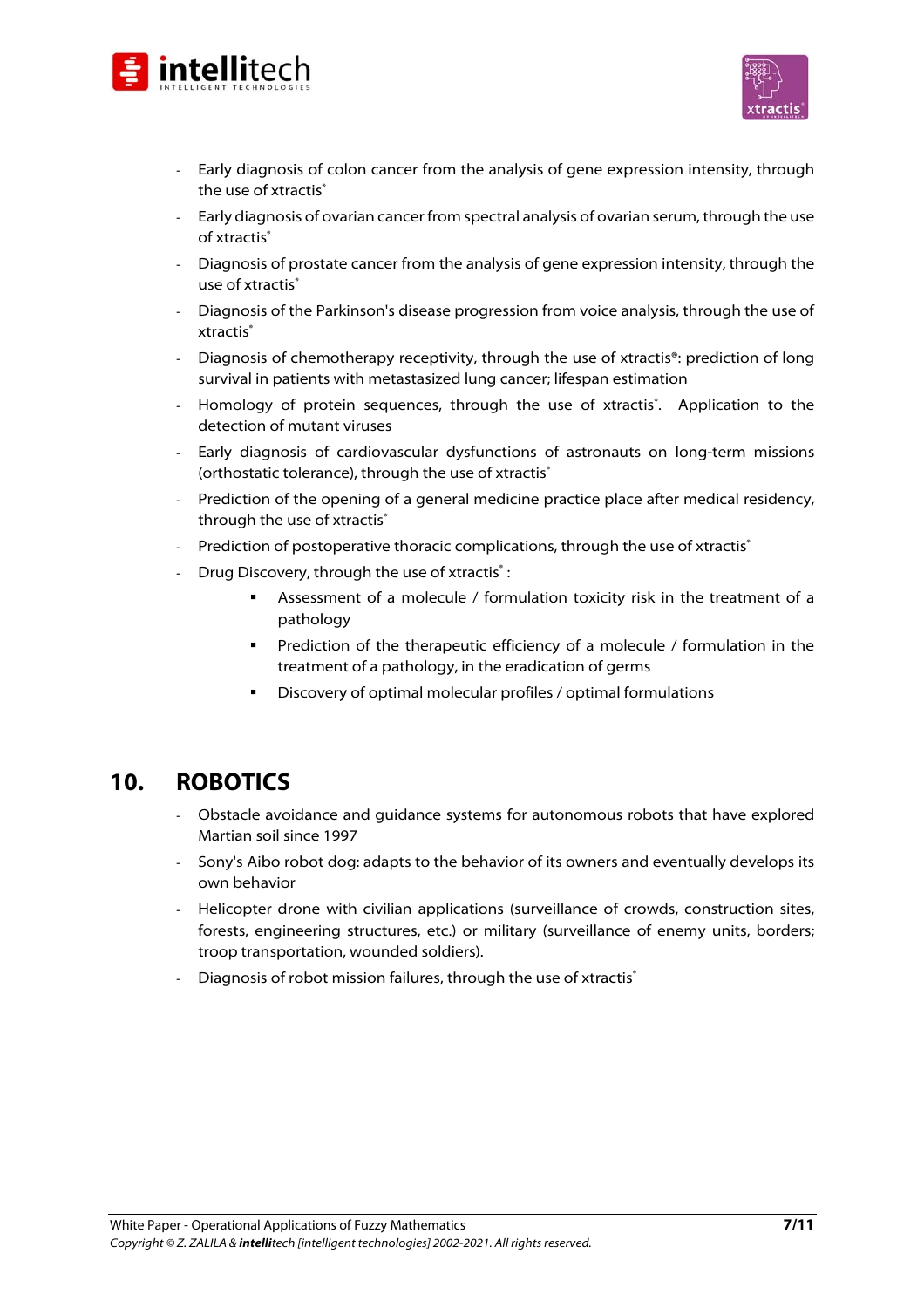



### $11.$ **INDUSTRY**

- **11. INDUSTRY**  Automatic control of cement kilns (since 1979): control of the coal quantity, the kiln rotation speed, the quantity of introduced air, the quantity of introduced cement.
	- Automatic control of steel rolling mills
	- Control of the steel homogeneity during the molding processes
	- Supervision of a nuclear power plant
	- Quality control of nuclear fuel, through the use of xtractis®
	- Temperature and humidity control in sanitized rooms
	- Injection of solidifying substances in a wastewater treatment plant
	- Waste combustion control
	- Automatic control of paint quality on car body. Invention of Z. Zalila exploited by Renault
	- Color mixer / detector: recognizes shades such as "a little darker", "reddish"...
	- Classification of defects in steel tubes / plates, through the use of xtractis<sup>®</sup>
	- Prediction of the defects appearance in cast steel parts, through the use of xtractis®
	- Ouality control of welds, through the use of xtractis<sup>®</sup>
	- Detection of damage in a material, through the use of xtractis®
	- Prediction of the bursting pressure of a steel and composite tube, through the use of xtractis<sup>®</sup>
	- Assessment of an underground pipe rupture risk, through the use of xtractis<sup>®</sup>
	- Prediction of materials and formulations properties, through the use of xtractis®
	- Discovery of optimal formulations or the optimal specifications of a product (agri-food, hygiene & wiping products, optics, sports & leisure, automotive, cosmetics, etc.), through the use of xtractis<sup>®</sup>
	- Detection of counterfeit products, through the use of xtractis<sup>®</sup>

### $12.$ **MARKETING**

- **12. MARKETING**  Prediction of expert sensory evaluation, consumer liking and preference for products, through the use of xtractis<sup>\*</sup>: cheese, tomatoes, pet-food, soda, energy drink, cake, wine, chocolate, chewing gum, optical glasses, cosmetics, rusks, bread dough, vehicle interior materials, vehicle interior acoustics, thermal comfort of a vehicle, hygiene and wiping papers, sports products, leisure products, video games…
	- Prediction of clients' palatability for financial products, through the use of xtractis<sup>®</sup>
	- Optimization of a marketing mix, through the use of xtractis®
	- Detection of the emotions of a consumer / viewer, through the use of xtractis<sup>®</sup>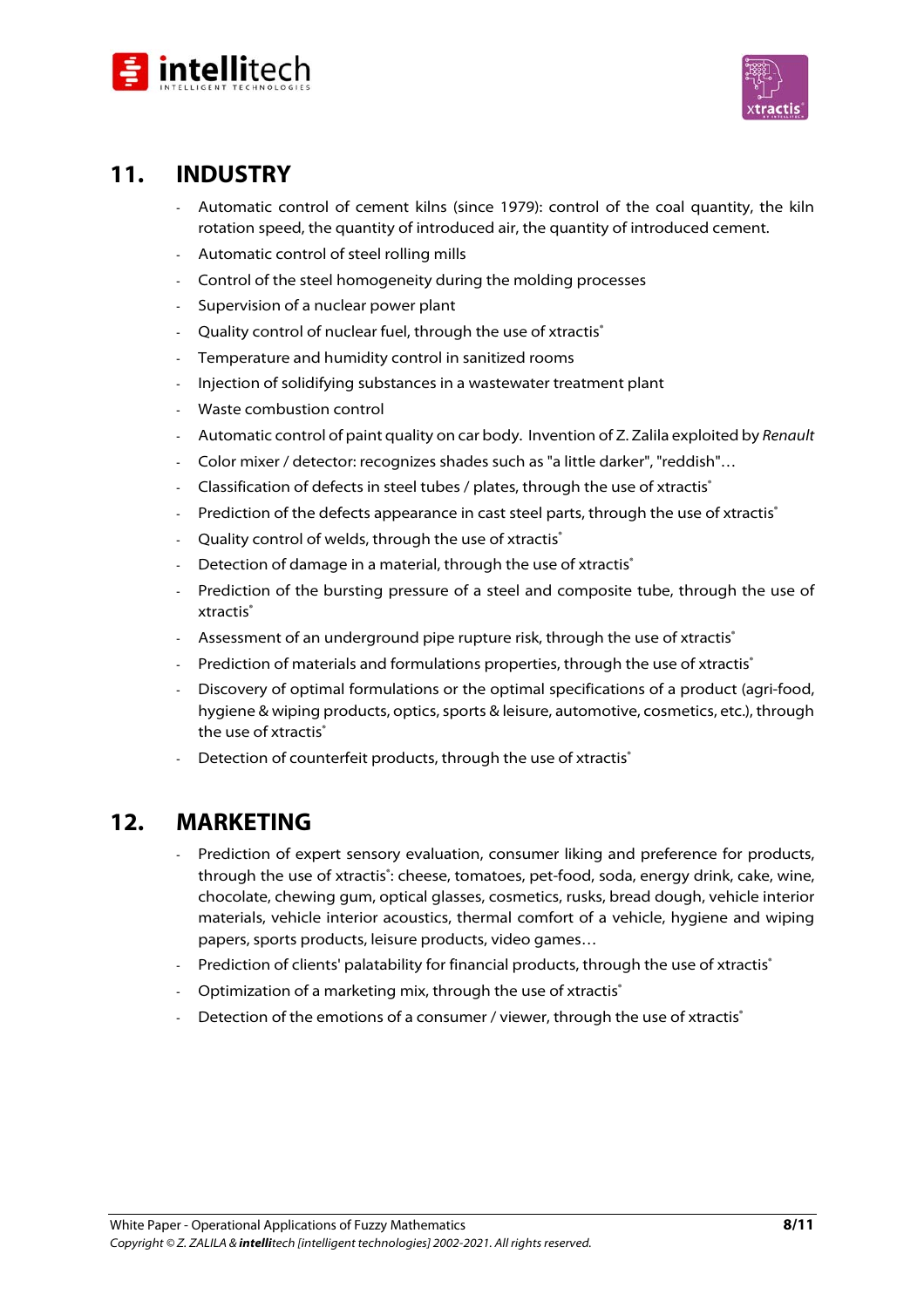



# $13.$ **MANAGEMENT / CRM**

- **13.**<br>
 Assessment of the customer insolvency risk (unpaid debts), attrition (cancellation, return, subscription termination), through the use of xtractis®
	- Forecast of sales, number of customers, through the use of xtractis®
	- Efficiency of commercial promotions, through the use of xtractis<sup>®</sup>

### **ECONOMY / FINANCE**  $14.$

- 14. **If the conomit of the state of shares**, through the use of xtractis<sup>®</sup>
	- Asset allocation, choice of investment strategy, wealth management, through the use of xtractis<sup>®</sup>
	- $-$  Assessment of the fair price of a real estate asset, through the use of xtractis $\degree$ : predicting the price of real estate negotiation taking into account the specificities of the buyer, the seller, the property and the macro/micro economic situation.
	- Prediction of the real estate price in a geographical area, through the use of xtractis®
	- Assessment of the financial investment risk, through the use of xtractis®
	- Scoring of the default risk of a consumer loan or a mortgage loan, through the use of xtractis<sup>®</sup>
	- Assessment of a company sustainability / bankruptcy, through the use of xtractis®

- **15.**<br>Deptimal deployment of military resources to defend a strategic site, through the use of xtractis<sup>®</sup>
	- Automatic recognition of submarine mines, through the use of xtractis<sup>®</sup>
	- Prediction of the violent crime rate in a city, through the use of xtractis<sup>®</sup>
	- Identification of types of cyberattacks on a computer network, through the use of xtractis<sup>®</sup>
	- Identification of types of objects in satellite images, through the use of xtractis<sup>®</sup>
	- Detection of fraudulent actions (taxes, insurance, social allowances, payment means, money laundering), through the use of xtractis®
	- Temporal identification of atypical behaviors, through the use of xtractis<sup>®</sup>
	- Temporal identification of aircraft by trajectory analysis, through the use of xtractis®
	- Temporal identification of dangerous profiles and action phases by metadata analysis, through the use of xtractis®

### **GEOMATICS**  $16.$

- 16. **If the state of the Seconda**<br>Coptimal location of hospital sites, catchment areas, through the use of xtractis<sup>®</sup>
	- Prediction of urban density, through the use of xtractis®
	- Optimal location of wind turbines
	- Optimal location of self-service bicycle sites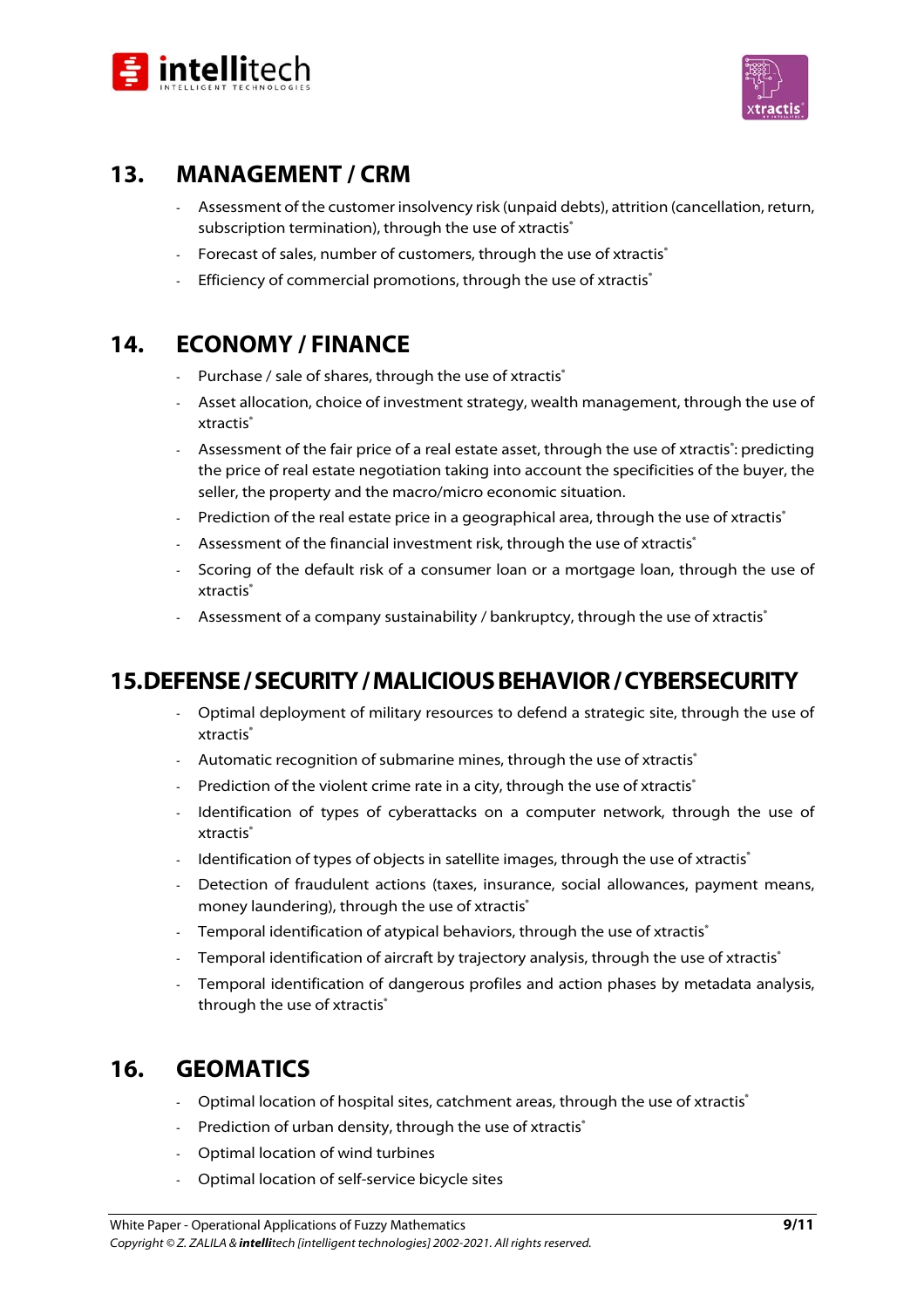



- Optimal layout of public transport lines and stops (tram, bus, metro)

### **STRUCTURE**  $17<sub>1</sub>$

- **17. STRUCTURE**  Optimization of the parameters of a finite-element-modeled structure, through the use of xtractis<sup>®</sup>. Application to a skyscraper, a bridge.
	- Optimal mesh of a car body
	- Selection of a bridge curvature for the choice of pylons
	- Diagnosis of cracks in concrete

# **ENVIRONMENT / NATURAL SCIENCES**  $18.$

- **18. ENVIRONMENT / NATURAL SCIENCES**  Prediction of the ozone level in the air based on weather conditions, through the use of xtractis<sup>®</sup>
	- Modeling of the intensity of a laser in a chaotic state, through the use of xtractis®
	- Detection of free electrons in the ionosphere, through the use of xtractis®
	- Automatic detection of crop types in satellite images, through the use of xtractis<sup>®</sup>
	- Prediction of harvests
	- Management of forests and natural parks
	- Modeling of plant growth
	- Modeling of sedimentation at the bottom of the oceans
	- Forecast of earthquakes and their importance
	- Prediction of avalanches, floods, landslides, hurricanes
	- Seismic analysis, porosity prediction, oil / gas detection, through the use of xtractis<sup>®</sup>
	- Prediction of a chemical molecule biodegradability, through the use of xtractis®
	- Prediction of a chemical molecule ecotoxicity risk on different animal species, through the use of xtractis<sup>®</sup>

# **OPERATIONAL RESEARCH**  $19.$

- 19. **19. Products and 19. Products Optimization of the distribution of elevators in skyscrapers** 
	- Creation of timetables for buses
	- Non-linear multi-objective optimization under flexible constraints, through the use of xtractis<sup>®</sup>
	- Optimization of the profitability of a production plants group, through the use of xtractis®: maximizing the overall profit by distributing the manufacture of different products over different production and storage sites and by routing them to different cities, according to different means of transport.